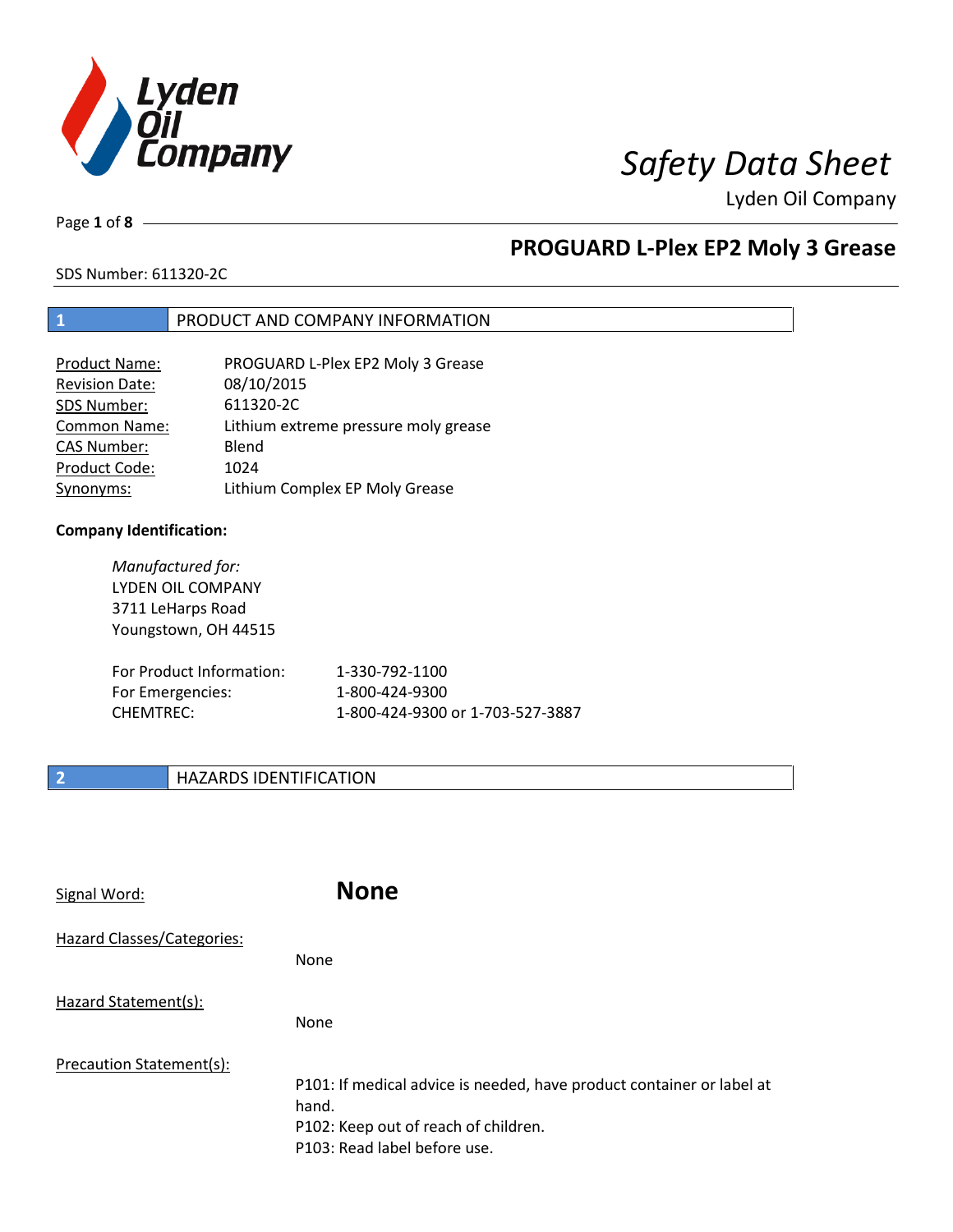

Page **2** of **8**

## **PROGUARD L-Plex EP2 Moly 3 Grease**

SDS Number: 611320-2C

Other Hazard Statement(s):

-NFPA Ratings:  $Health = 1$  $Fire = 1$ Reactivity  $= 0$ 

### **3 COMPOSITION** / INFORMATION ON INGREDIENTS

Ingredients:

*Mixture of the substances listed below with nonhazardous additions.*

| <b>Chemical Name</b>                                      | <b>CAS Number</b> | Percentage |
|-----------------------------------------------------------|-------------------|------------|
| Residual oils (petroleum), solvent-refined                | 64742-01-4        | 50-100     |
| Distillates (petroleum), solvent-dewaxed heavy paraffinic | 64742-65-0        | $2.5 - 10$ |
| Distillates (petroleum), hydrotreated heavy naphthenic    | 64742-52-5        | $2.5 - 10$ |
| Molybdenum Disulphide                                     | 1317-33-5         | $2.5 - 10$ |
| Zinc Dialkylthiophosphate                                 | 68457-79-4        | $0.1 - 1$  |

*\*Any concentration shown as a range is to protect confidentiality or is due to batch variation.*

**4** FIRST AID MEASURES

### Description of First Aid Measures:

| Inhalation:   | If symptoms develop, move victim to fresh air. If symptoms persist,<br>obtain medical attention.         |
|---------------|----------------------------------------------------------------------------------------------------------|
| Skin Contact: | Generally the product does not irritate the skin.                                                        |
| Eye Contact:  | Rinse opened eye for several minutes under running water. If                                             |
|               | symptoms persist, consult medical attention.                                                             |
| Ingestion:    |                                                                                                          |
|               | If swallowed, do not induce vomiting: transport to nearest medical<br>facility for additional treatment. |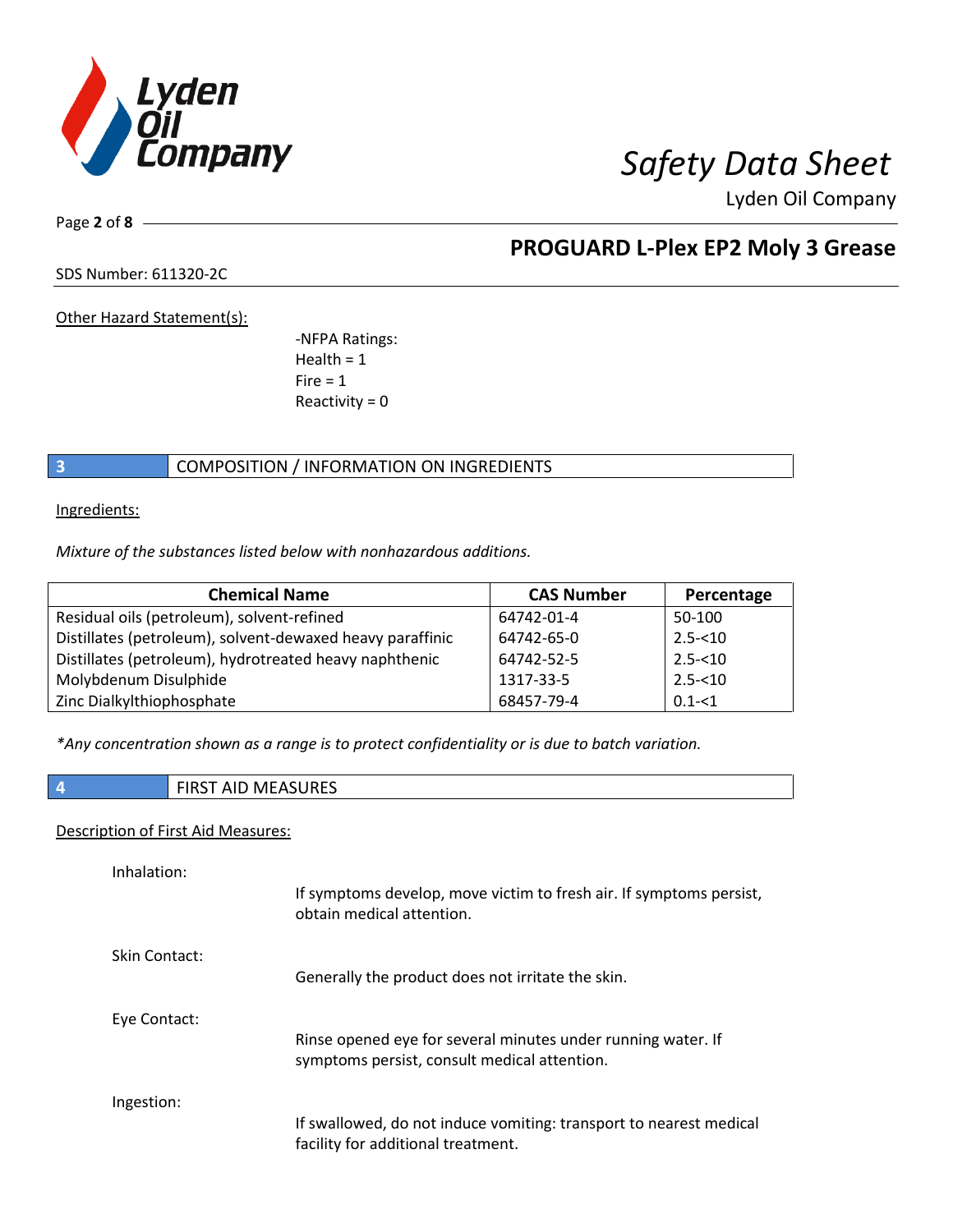

SDS Number: 611320-2C

Page **3** of **8**

## **PROGUARD L-Plex EP2 Moly 3 Grease**

| Symptoms and Effects, both acute and delayed:         | No further relevent data available.                                                                                                                                                               |
|-------------------------------------------------------|---------------------------------------------------------------------------------------------------------------------------------------------------------------------------------------------------|
| <b>Recommended Actions:</b>                           | Treat symptomatically. Call a doctor or poison<br>control center for guidance.                                                                                                                    |
| FIRE FIGHTING MEASURES<br>5                           |                                                                                                                                                                                                   |
| Recommended Fire-Extinguishing Equipment:             | Use fire-fighting measures and equipment suitable<br>for the environment.                                                                                                                         |
| Possible Hazards During a Fire:                       | Hazardous combustion products may include: A<br>complex mixture of airborne solid and liquid<br>particulates and gases (smoke). Carbon monoxide.<br>Unidentified organic and inorganic compounds. |
| Recommendations to Firefighters:                      | No special measures required.                                                                                                                                                                     |
| <b>ACCIDENTAL RELEASE MEASURES</b><br>$6\phantom{1}6$ |                                                                                                                                                                                                   |
| <b>Personal Precautions:</b>                          | Avoid contact with skin and eyes.                                                                                                                                                                 |
| <b>Emergency Procedures:</b>                          | Contain spilled material, collect in suitable and<br>properly labeled containers.                                                                                                                 |
| <b>Environmental Precautions:</b>                     | Do not allow to reach sewage system or any water<br>course.<br>Do not allow to enter ground waters.                                                                                               |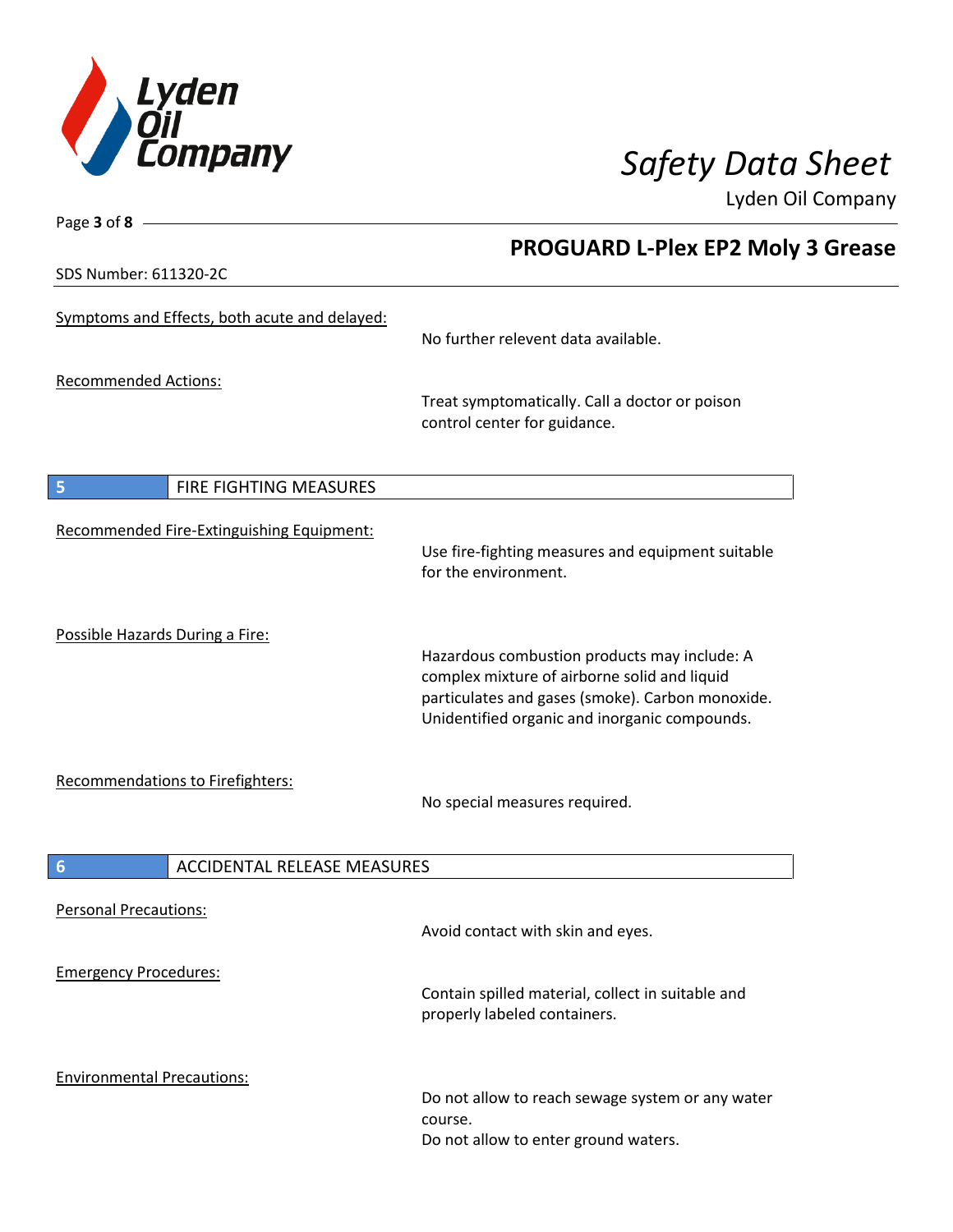

**PROGUARD L-Plex EP2 Moly 3 Grease**

Lyden Oil Company

SDS Number: 611320-2C

Cleanup Procedures:

Page **4** of **8**

Pick-up mechanically.

|                              | <b>HANDLING AND STORAGE</b> |                                                  |
|------------------------------|-----------------------------|--------------------------------------------------|
| <b>Handling Precautions:</b> |                             | No special precautions needed if used correctly. |

Storage Requirements:

Keep container tightly sealed.

### **8** EXPOSURE CONTROLS / PERSONAL PROTECTION

### Exposure Limits:

-64742-01-4 Residual oils (petroleum), solvent-refined (50-100%):

OSHA PEL – Long-term value:  $5\,\text{mg/m}^3$ 

-64742-65-0 Distillates (petroleum), solvent-dewaxed heavy paraffinic (2.5- <10%):

ACGIH TLV – Long-term value:  $5mg/m<sup>3</sup>$ OSHA PEL – Long-term value: 5mg/m<sup>3</sup>

-64742-52-5 Distillates (petroleum), hydrotreated heavy naphthenic (2.5-<10%):

ACGIH TLV – Short-term value:  $10$ mg/m<sup>3</sup> Long-term value: 5mg/m<sup>3</sup> OSHA PEL - Long-term value: 5mg/m<sup>3</sup>

-1317-33-5 Molybdenum Disulphide:

PEL - Long-term value: 15mg/m<sup>3</sup> (total dust) TLV - Long-term value:  $10mg/m<sup>3</sup>$  (inhalable fraction),  $3mg/m<sup>3</sup>$  (respirable fraction)

Engineering Controls:

All ventilation should be designed in accordance with OSHA standard (29 CFR 1910.94).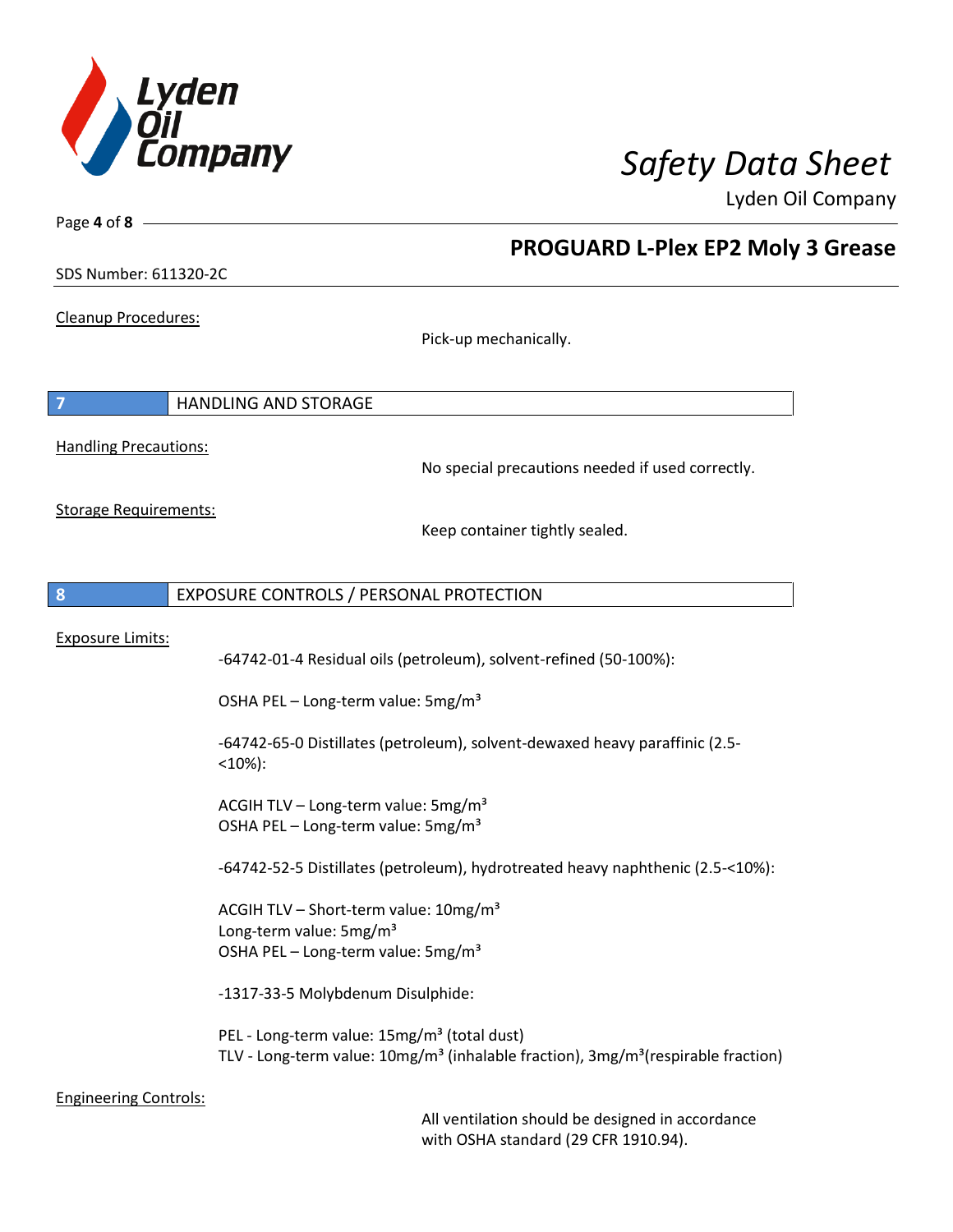

Page **5** of **8**

## **PROGUARD L-Plex EP2 Moly 3 Grease**

### SDS Number: 611320-2C

Personal Protective Equipment:

Wash hands before breaks and at the end of work. Use gloves.

### **9** PHYSICAL AND CHEMICAL PROPERTIES

| Color:                        | Light grey                      |
|-------------------------------|---------------------------------|
| <b>Physical State:</b>        | Semi-solid                      |
| Odor:                         | Petroleum-like                  |
| Odor Threshold:               | Data not available              |
| pH:                           | Data not available              |
| <b>Melting Point:</b>         | Data not available              |
| <b>Boiling Point:</b>         | 338° C / 640° F                 |
| <b>Boiling Range:</b>         | Data not available              |
| Flash Point:                  | 244° C / 471° F                 |
| <b>Evaporation Rate:</b>      | Data not available              |
| Flammability:                 | Data not available              |
| Flammability Limits:          | Data not available              |
| Vapor Pressure:               | Data not available              |
| Vapor Density:                | Data not available              |
| <b>Relative Density:</b>      | 9.257 pounds per gallon at 68°F |
| Solubilities:                 | Insoluble in water              |
| <b>Partition Coefficient:</b> | Data not available              |
| Auto-Ignition Temperature:    | Data not available              |
| Decomposition Temperature:    | Data not available              |
| Viscosity:                    | Data not available              |

## **10** STABILITY AND REACTIVITY Stability: Stable under normal conditions. Reactivity: Not reactive under normal conditions. Conditions to Avoid: No further relevant information available.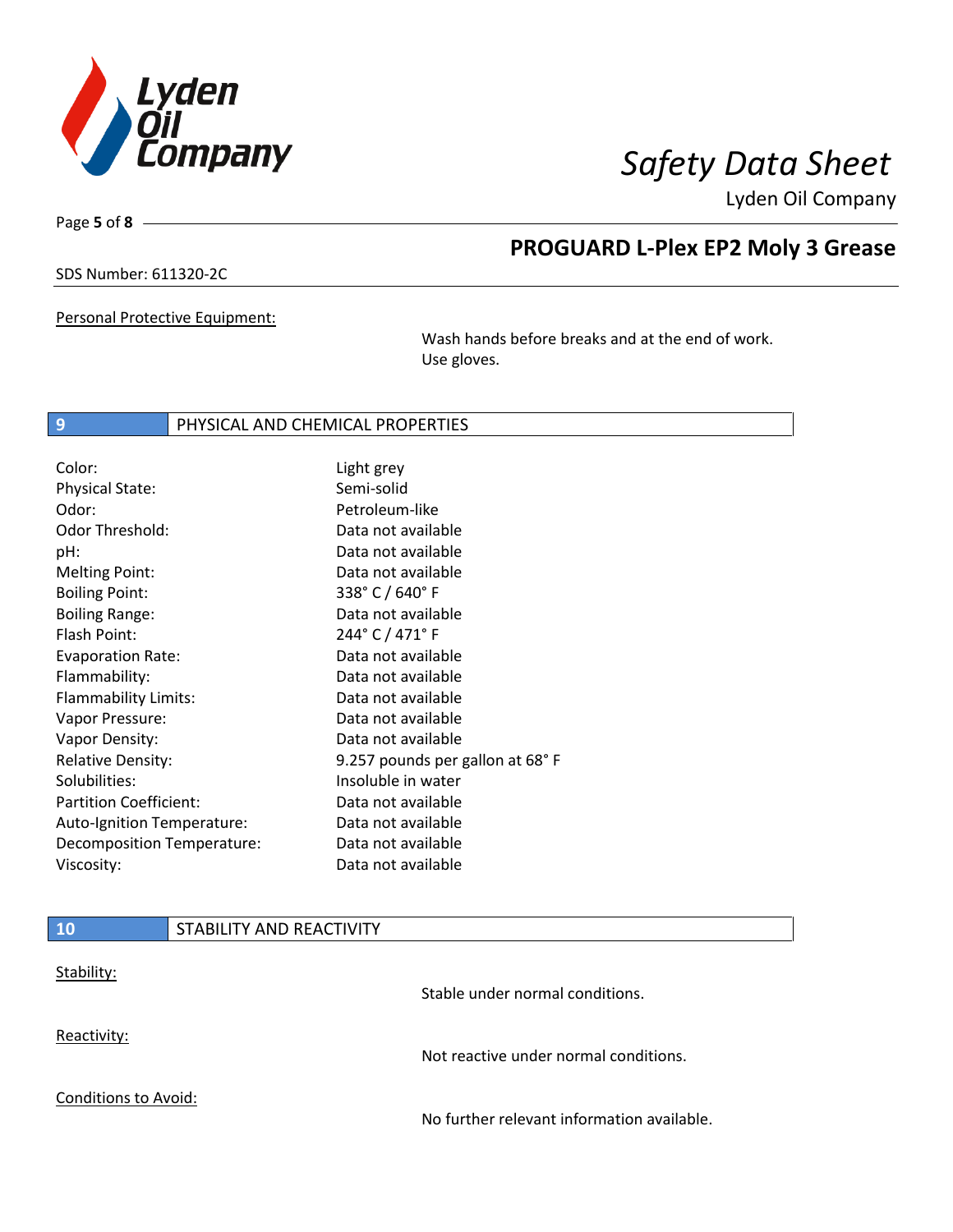

| <b>PROGUARD L-Plex EP2 Moly 3 Grease</b>                                                                                  |
|---------------------------------------------------------------------------------------------------------------------------|
|                                                                                                                           |
| No known hazardous reactions.                                                                                             |
| No further relevant information available.                                                                                |
| Hazardous decomposition products are not<br>expected to form.                                                             |
| <b>TOXICOLOGICAL INFORMATION</b>                                                                                          |
| Skin and eye contact are the primary routes of<br>exposure although exposure may occur following<br>accidental ingestion. |
| No known irritating or sensitizing effects.                                                                               |
| <b>Acute Toxicity Estimates:</b>                                                                                          |
| Oral LD50: 2822 mg/kg (rat)<br>Dermal LD50: 204082 mg/kg (rabbit)<br>Inhalative LC50: 30 mg/l (4 hours)                   |
| Non-carcinogenic and not expected to be<br>mutagentic.                                                                    |
|                                                                                                                           |
|                                                                                                                           |

Ecological Precautions:

Avoid exposing to the environment.

Ecological Effects:

Water hazard class 1 (self-assessment): Slightly hazardous to water.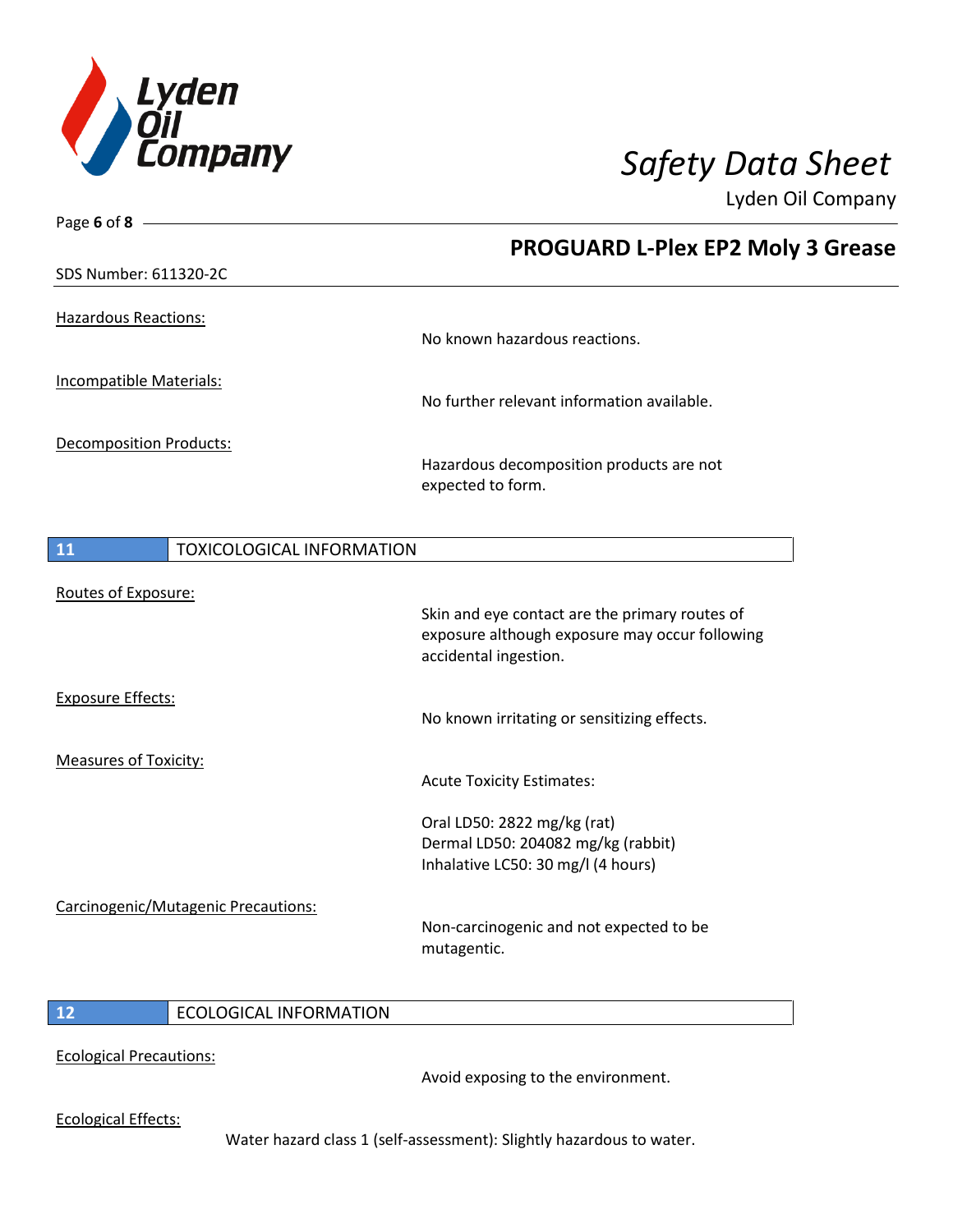

SDS Number: 611320-2C

## **PROGUARD L-Plex EP2 Moly 3 Grease**

| 13                          | <b>DISPOSAL CONSIDERATIONS</b> |                                                                                                             |
|-----------------------------|--------------------------------|-------------------------------------------------------------------------------------------------------------|
| Disposal Methods:           |                                | Dispose of waste material in accordance with all<br>local, state, and federal requirements.                 |
| <b>Disposal Containers:</b> |                                | Use properly approved container for disposal.                                                               |
| <b>Special Precautions:</b> |                                | Small quantities can be disposed of with household<br>garbage.<br>Do not flush to surface waters or drains. |

## **14** TRANSPORT INFORMATION UN Number: Data not available UN Shipping Name: Data not available Transport Hazard Class: Data not available Packing Group: Data not available Environmental Hazards: Data not available Bulk Transport Guidance: Data not available Special Precautions: Not regulated by DOT.

**15** REGULATORY INFORMATION

This material and all of its components are listed on the Inventory of Existing Chemical Substances under the Toxic Substances Control Act.

Page **7** of **8**